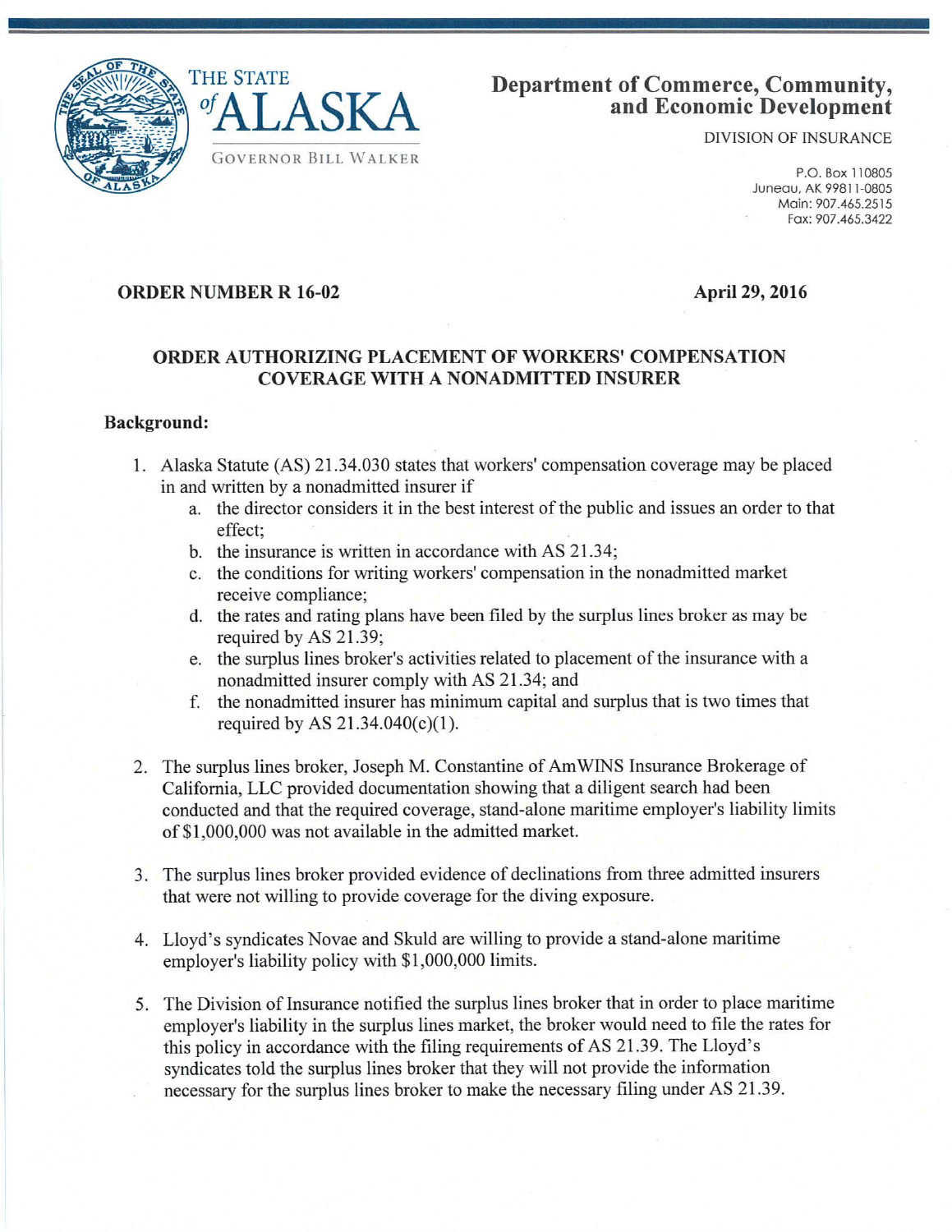- 6. Alaska Statute (AS) 21.39.040(f) allows the director by order to suspend or modify the requirements of AS 21.39 on a kind of insurance, subdivision or combination of them, or on classes of risks, for which rates cannot practicably be filed before they are used or the filing and approval of which, in the director's opinion, are not desirable or necessary for the protection of the public.
- 7. Novae and Skuld each have at least \$30,000,000 in capital and surplus.

## **The Director of the Division of Insurance finds:**

- A. Workers' compensation insurance, including maritime employer's liability, is best purchased in the admitted market for the protection of the insured employer and their employees, including the availability of protection from the Alaska Insurance Guaranty Association.
- B. The \$100,000 limit available through the assigned risk plan may not provide the employer with adequate coverage for the employer's exposure to potential claims under the maritime employer's coverage.
- C. Requiring rates to be filed for the Alaska Commercial Divers, Inc. maritime employer's liability coverage is not necessary for the protection of the public and suspending the rate filing requirement allows the insured to obtain adequate insurance protection for the employer and its employees.
- D. The Division compared pricing with other stand-alone coverage and the rates for the Lloyd's policy with a \$1,000,000 maritime employer's liability limit do not appear to be excessive, inadequate or unfairly discriminatory and do not appear to be out of line with coverage that is available from the assigned risk and voluntary market.
- E. Each of the Lloyd's syndicates have minimum surplus and capital amounts that comply with two times the amount required in AS  $21.34.040(c)(1)$ .

# **The Director of the Division of Insurance Hereby Orders:**

- 1. Under the authority of AS 21.34.030, the director authorizes Am WINS Insurance Brokerage of California, LLC to place Maritime Employer's Liability coverage for Alaska Commercial Diving, Inc. with Lloyd's syndicates Novae and Skuld for the period from April 30, 2016 to April 29, 2017 only.
- 2. Under the authority of AS 21.39.040(f), the director suspends the rate filing requirements for \$1,000,000 and higher limits of stand-alone maritime employers' liability written by a surplus lines insurer.
- 3. The surplus lines broker will comply with all reporting requirements, notification requirements, evidence of insurance requirements, tax and fee collection and payment requirements and other applicable provisions of AS 21.34 relating to the placement of this coverage with a nonadmitted insurer.